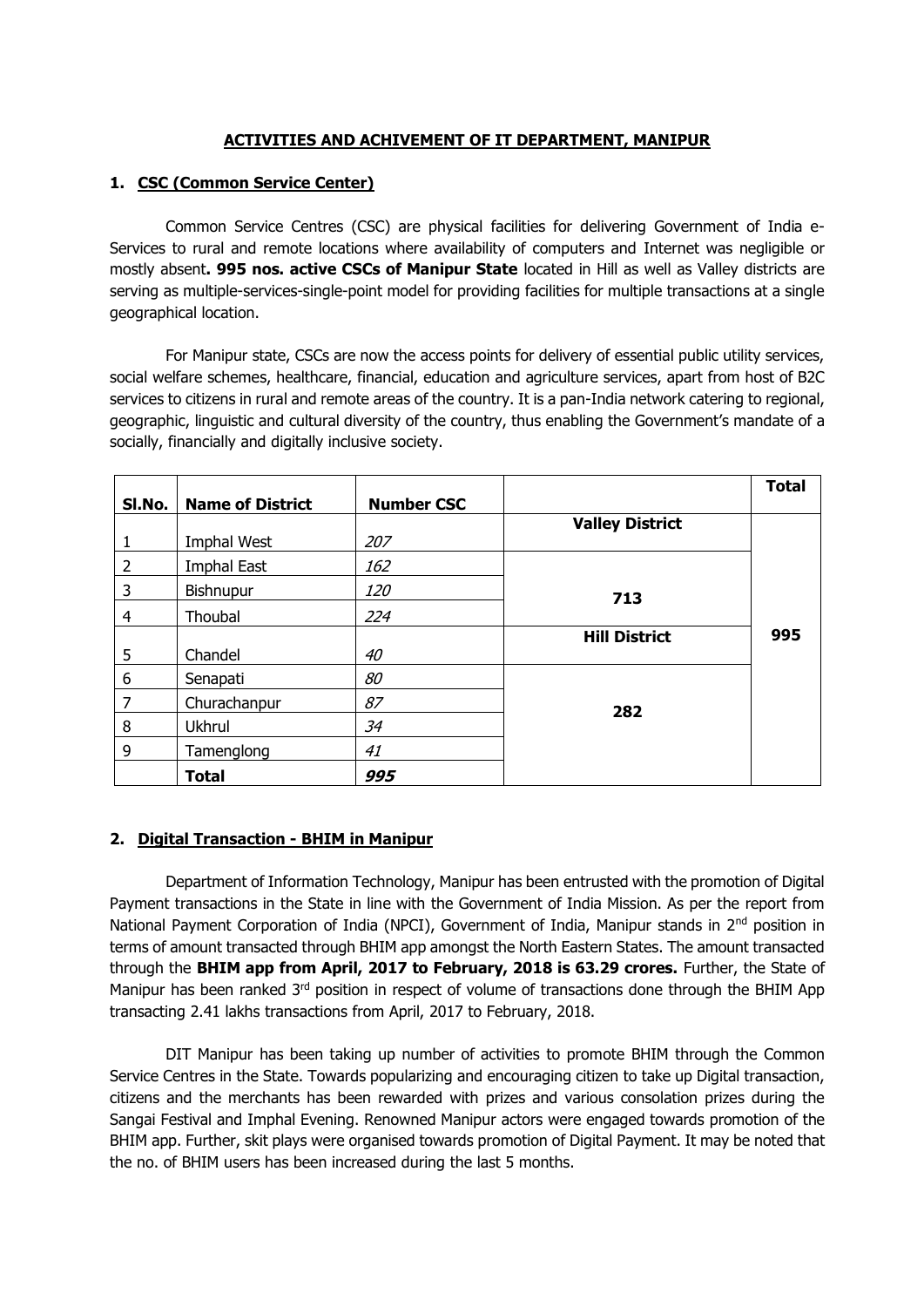DIT Manipur is planning to conduct State Wide Publicity campaign including the following activities towards promotion of Digital Payment:

- i. Sensitization program on Digital mode of payment viz. Rupay, BHIM, UPI, AEPS, etc. in the State.
- ii. Wide publicity on Digital mode of payment through Electronics & Print news media and Social Networks across the State.
- iii. Preparation of Jingle on Digital payment and broadcasting it through All India Radio (AIR) Imphal.
- iv. Preparation of video film on Digital payment and various e-services and broadcasting it through Electronics media and social network.

### **3. Banking Financial Inclusion Services**

With an objective to deliver banking services to a door step in all the urban and rural areas CSCs has been successfully providing a Banking Services, facilitating a Bank as **Business Correspondence (BC) 69 CSCs** has been working actively as BCs and **1,83,042 numbers** of bank accounts was opened through CSCs

Apart from Banking Business Correspondence CSC-SPV has started DIGIPAY (Aadhaar Enable Payment System)which enable to deposit, withdraw the amount through Aadhaar base system which will make ,help and enhanced the Government to deliver the Direct Benefit Payment scheme to rich all the eligible citizen.

| <b>Number of Customer Service Point (CSP) Business Correspondence (BC)</b> |    |  |  |
|----------------------------------------------------------------------------|----|--|--|
| Valley District                                                            | 51 |  |  |
| <b>Hill District</b>                                                       | 18 |  |  |
| $\mid$ Total                                                               | 69 |  |  |

#### **4. Digital Transaction from CSC Portal**

#### **Service wise Transaction count for the Month of February 2018**

| SI.No.         | <b>Product Name</b>                 | <b>VLE</b><br>count | <b>Transaction count</b> | <b>Sale</b><br><b>Amount</b> |
|----------------|-------------------------------------|---------------------|--------------------------|------------------------------|
| 1              | Aadhaar Printing                    | 6                   | 144                      | 3682.88                      |
| $\overline{2}$ | Aadhaar Seeding                     | 9                   | 51                       | 51                           |
| 3              |                                     | 47                  | 1099                     |                              |
|                | Aadhaar Update                      |                     |                          | 27475                        |
| $\overline{4}$ | Agriculture Service                 | 1                   | 1                        | 135                          |
| 5              | e-Recharge                          | 546                 | 3164                     | 339696                       |
| 6              | <b>Educational Service</b>          | 13                  | 33                       | 7264                         |
| 7              | <b>FSSAI</b>                        | 1                   | 1                        | 300                          |
| 8              | <b>Health care Services</b>         | 7                   | 8                        | 5122                         |
| 9              | Income Tax Return Filing            | 3                   | 3                        | 1062                         |
| 10             | <b>Insurance Premium Collection</b> | 28                  | 78                       | 306987.4                     |
| 11             | <b>IRCTC</b>                        | 2                   | 9                        | 11925                        |
| 12             | <b>Other Services</b>               | 13                  | 13                       | 7570                         |
| 13             | <b>PAN Card Applications</b>        | 248                 | 3847                     | 423170                       |
| 14             | <b>Passport Applications</b>        | 9                   | 17                       | 1700                         |
| 15             | <b>Pension Service</b>              | 9                   | 11                       | 3050                         |
| 16             | Pradhan Mantri Awas Yajona          | 5                   | 5                        | 147.5                        |
| 17             | skill Development                   | 2                   | 2                        | 2000                         |
| 18             | Swachh Bharat Abhiyan               | 17                  | 426                      | 426                          |
| 19             | <b>Tour and Travels</b>             | 56                  | 218                      | 1290665.12                   |
| 20             | Banking Bussiness Corespondance     | 30                  | 12206                    | 16894223                     |
| 21             | Digipay                             |                     | 2124                     | 5245922                      |
|                | <b>Total</b>                        | 1052                | 23460                    | 24572573.9                   |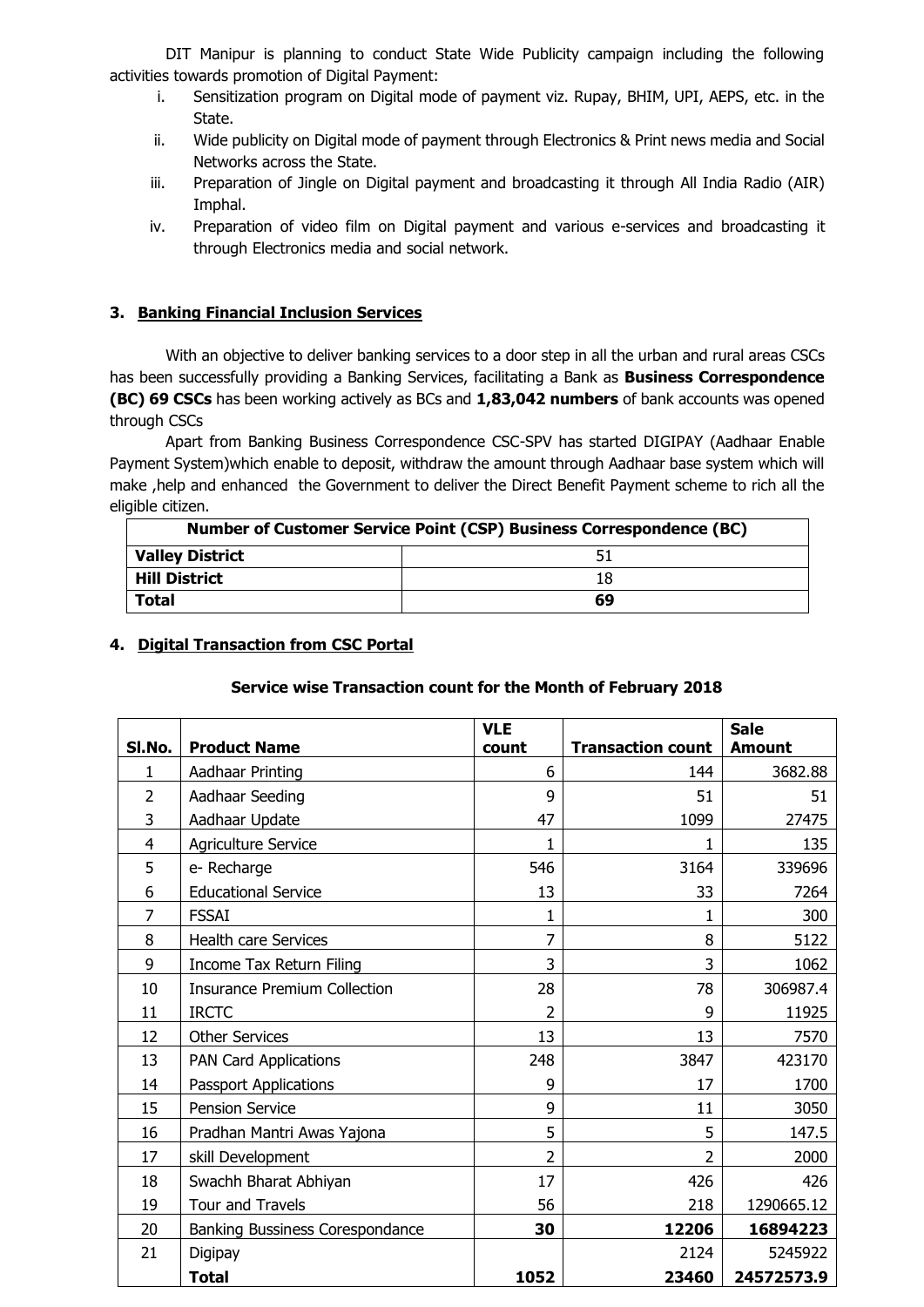# **5 Permanent Aadhaar Enrolment Centre (PEC)**

With Department of Information Technology ,Government of Manipur as a registrar of Aadhaar Permanent Enrolment Centre (PEC) for Common Service Centre (CSC) of Manipur, as per an Order No.16/19/2016-DIT. CSCs has started setting Aadhaar Permanent Enrolment Centre from beginning of 2017 and at present 123 Aadhaar Permanent Enrolment Centre has setup and actively engaging in biometric enrolment for adult and universal enrolment of Children age 0-18 year.

With this initiative CSCs PEC has been helping actively in any government departmental campaign for Aadhaar. Some of the successfully completed Aadhaar enrolment campaigns are State Level and District Level Digidhan Mela, Jeevan Pramaan for Pensioner for Finance Department and School going Children from class I-XII for Education Department.

| SI No | <b>State</b> | <b>Number of PEC</b> | <b>Number of Aadhaar Enrolled till</b><br>date |
|-------|--------------|----------------------|------------------------------------------------|
|       | Manipur      |                      | 3,75,224                                       |

### **6 Jeevan Pramaan (Digital Life Certificate) for Pensioner.**

Commissioner (Finance) Government of Manipur along with Department of Information Technology has discuss the matter of the implementation of Jeevan Pramaan in the State of Manipur and On boarding of Treasury/Sub-Treasury Offices to the Jeevan Pramaan Portal, has issue order and authorise Common Services Centre to carried out registration of Digital Life Certificate in Jeevan Pramaan Portal for the pensioners. With the authorization order No.8/68/2015-FD(TRY)/PEN(b) dated 9<sup>th</sup> May 2017 from Commissioner Finance Government of Manipur the registration camp of Digital Life Certificate in Jeevan Pramaan Portal has started on 12 May 2017 in all the Treasury and Sub Treasury Offices of Manipur and successfully completed on 10 June 2017.Which was included in 100 days programmed of Manipur Government.

Within the limited period of Jeevan Pramaan Camp,16 Treasury/Sub-Treasury Office has covered and boarded more than 15000 pensioner to jeevan Pramaan portal.

| Sl.No | <b>Number of</b>       | <b>No.VLE</b><br>Number of |                                   | <b>Number of</b>                       |
|-------|------------------------|----------------------------|-----------------------------------|----------------------------------------|
|       | <b>Treasury Office</b> | participated in<br>camp    | <b>Pensioner cover at</b><br>Camp | <b>Pensioner</b><br>register till date |
|       | 15                     | 93                         | 15521(24691)                      | 31,806                                 |

#### **7. Goods and Services Tax (GST)**

After introducing Goods and Services Tax (GST) in India on 1st July 2017 Government of Manipur, Department of Taxes has trained more than 100 CSCs to facilitate and assist the citizen in registering and filing GST. More 100 CSCs centre has register and actively engaging in delivering the GST services to the citizens.

| Sl.No | No.of VLE register and working as GST Service provider |
|-------|--------------------------------------------------------|
|       |                                                        |

#### **8. National Digital Literacy Mission** (**NDLM)**

Common Service Centres (CSCs) of Manipur has actively engage and successfully implemented the project, Digital Saksharta Abhiyan (DISHA) or National Digital Literacy Mission (NDLM) Scheme which has been formulated to impart IT training in all the States/UTs across the country so that the non-IT literate citizens are trained to become IT literate so as to enable them to actively and effectively participate in the democratic and developmental process and also enhance their livelihood. The final figure of NDLM project are :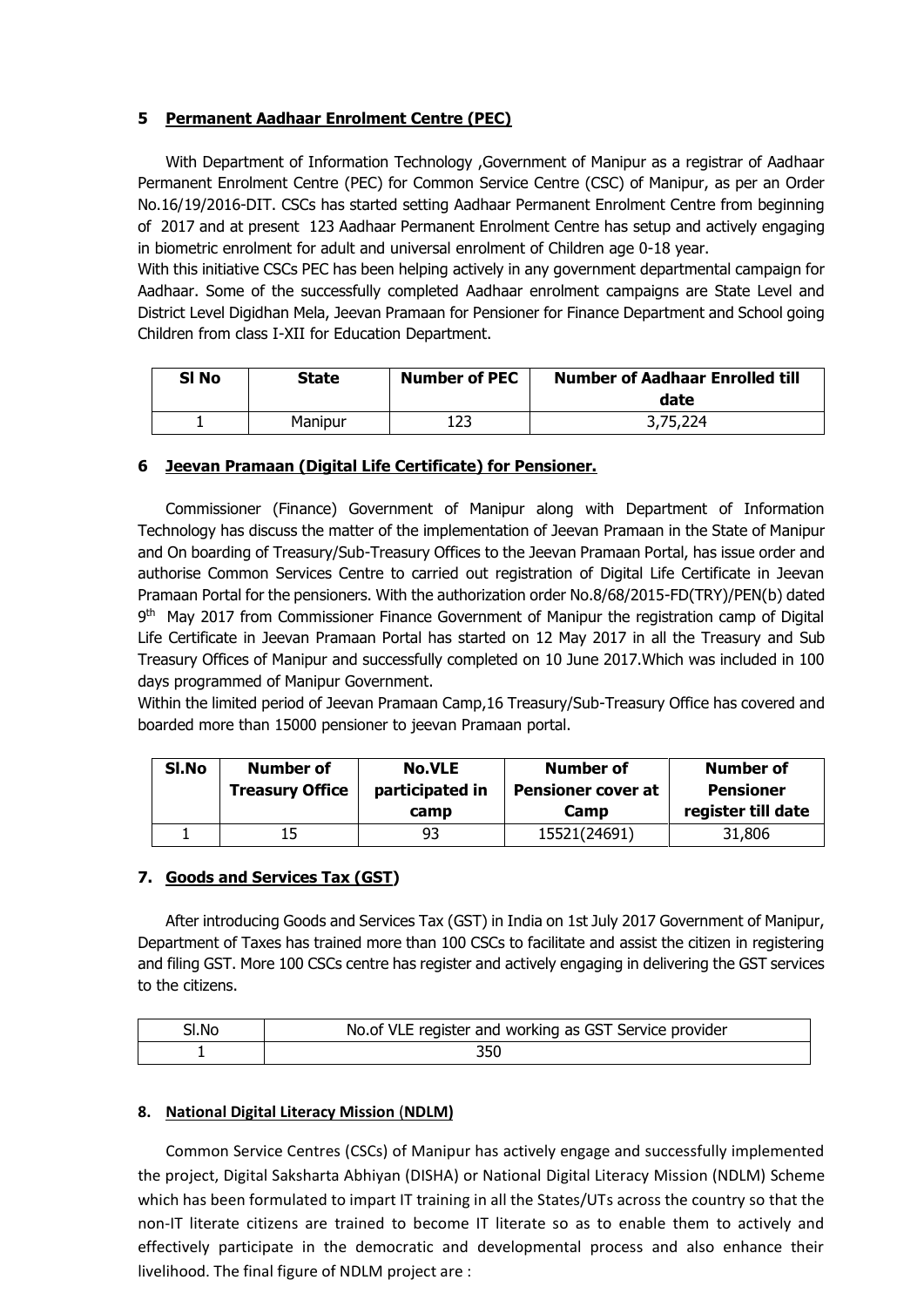| <b>State Name</b> | <b>General Candidates</b> | Anganwadi | Asha | <b>Ration Dealers</b> | <b>Total</b> |
|-------------------|---------------------------|-----------|------|-----------------------|--------------|
| <b>Manipur</b>    | 34978                     | 2527      | 394  |                       | 37920        |

## **9. Pradhan MantriGramin Digital Saksharta Abhiyaan (PMGDISHA)**

This scheme is to make six crore persons in rural areas, across States/UTs, to digitally literate, which would empower the citizens in rural areas by training them to operate computer or digital access devices (like tablets, smart phones etc.), send and receive e-mails, browse Internet, access Government services, search for information, undertake digital payment etc. and hence enable them to use the Information Technology and related applications especially Digital Payments to actively participate in the process of nation building. Now, Common Service Centres (CSCs) of Manipur has started actively engaging in training the citizen under this scheme. More than 100 CSCs of Manipur has register as a training Centre and started training the citizens.

| Sl.No. | <b>No. Training Centre</b> |      | Trained candidate   Certificate candidate |
|--------|----------------------------|------|-------------------------------------------|
|        | 134                        | 4834 | 1510                                      |

### **10. Pradhan Mantri Gramin Digital Saksharta Abhiyaan (PMGDISHA)**

This scheme is to make six crore persons in rural areas, across States/UTs, to digitally literate, which would empower the citizens in rural areas by training them to operate computer or digital access devices (like tablets, smart phones etc.), send and receive e-mails, browse Internet, access Government services, search for information, undertake digital payment etc. and hence enable them to use the Information Technology and related applications especially Digital Payments to actively participate in the process of nation building. Now Common Service Centres (CSCs) of Manipur has started actively engaging in training the citizen under this scheme. More than 100 CSCs of Manipur has register as a training Centre and started training the citizens.

| SI.No. | <b>No. Training Centre Setup</b><br>in Manipur till date | <b>Number of Training</b><br><b>Completed</b> | <b>Certified Candidate</b> |
|--------|----------------------------------------------------------|-----------------------------------------------|----------------------------|
|        | .34                                                      | 4834                                          | 1510                       |

# **11. Legal Literacy Project (LLP)**

To bridge the gap of injustice and create awareness among the rural locations of North East and Jammu & Kashmir, CSC SPV has collaborated with Department of Justice, Government of India to undertake Legal Literacy program through existing CSCs across selected states. With an Objective

- To identify citizens in the neighbourhood who deserve legal aid or assistance.
- To spread legal literacy and awareness related to rights by conducting sessions by gathering 40- 50 participants from neighbouring areas.
- Strengthen rural people so that they know and understand the primary levels of laws recognize them and challenge injustices much more forcefully.

With the above objective CSC Manipur team has successfully conducted a sensitization Campaign. 129 CSCs has taken an initiative in organizing a sensitization camp from different districts of Manipur covering 5777 citizens in first phase and in second phase 16 CSCs has taken an initiative and completed the campaign covering 640 citizens.

After the successful completion of LLP project, CSCs has taken an initiative and setup 18 Para Legal Volunteer (PLV) in different part of district to fulfill the objective of LLP.